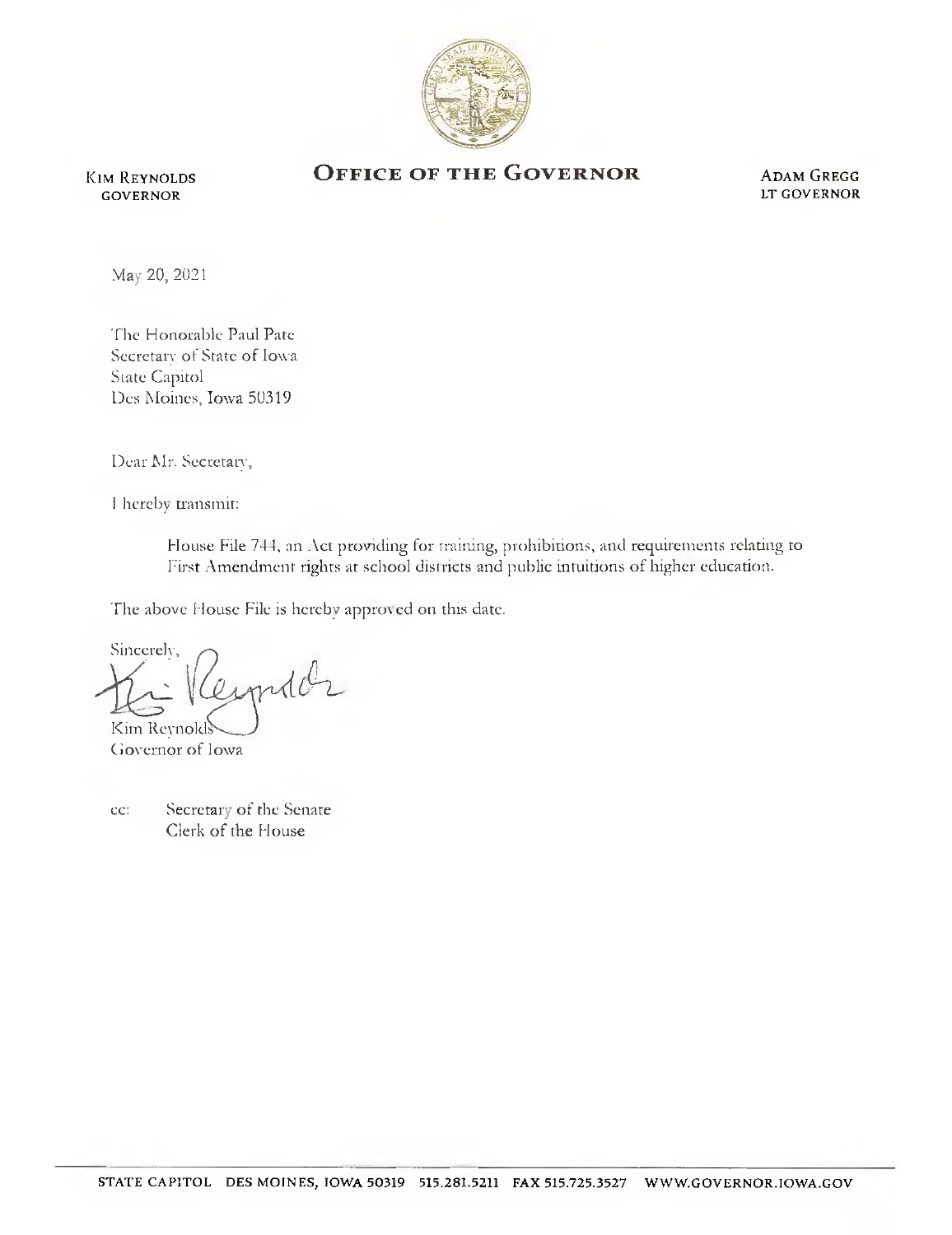

House File 744

## AN ACT

PROVIDING FOR TRAINING, PROHIBITIONS, AND REQUIREMENTS RELATING TO FIRST AMENDMENT RIGHTS AT SCHOOL DISTRICTS AND PUBLIC INSTITUTIONS OF HIGHER EDUCATION,

BE IT ENACTED BY THE GENERAL ASSEMBLY OF THE STATE OF IOWA:

Section 1. Section 261H.2, Code 2021, is amended to read as follows:

261H.2 Policy adoption Public institutions of higher education — duties.

1, The state board of regents and the board of directors of each community college shall adopt a policy that includes all of the following statements:

 $\frac{1}{2}$  a. That the primary function of an institution of higher education is the discovery, improvement, transmission, and dissemination of knowledge by means of research, teaching, discussion, and debate. This statement shall provide that, to fulfill this function, the institution must strive to ensure the fullest degree of intellectual freedom and free expression allowed under the first amendment to the Constitution of the United States,

 $\frac{1}{2}$ ,  $\frac{1}{2}$ ,  $\frac{1}{2}$ , (1) That it is not the proper role of an institution of higher education to shield individuals from speech protected by the first amendment to the Constitution of the United States, which may include ideas and opinions the individual finds unwelcome, disagreeable, or even offensive.

 $b$ - (2) That it is the proper role of an institution of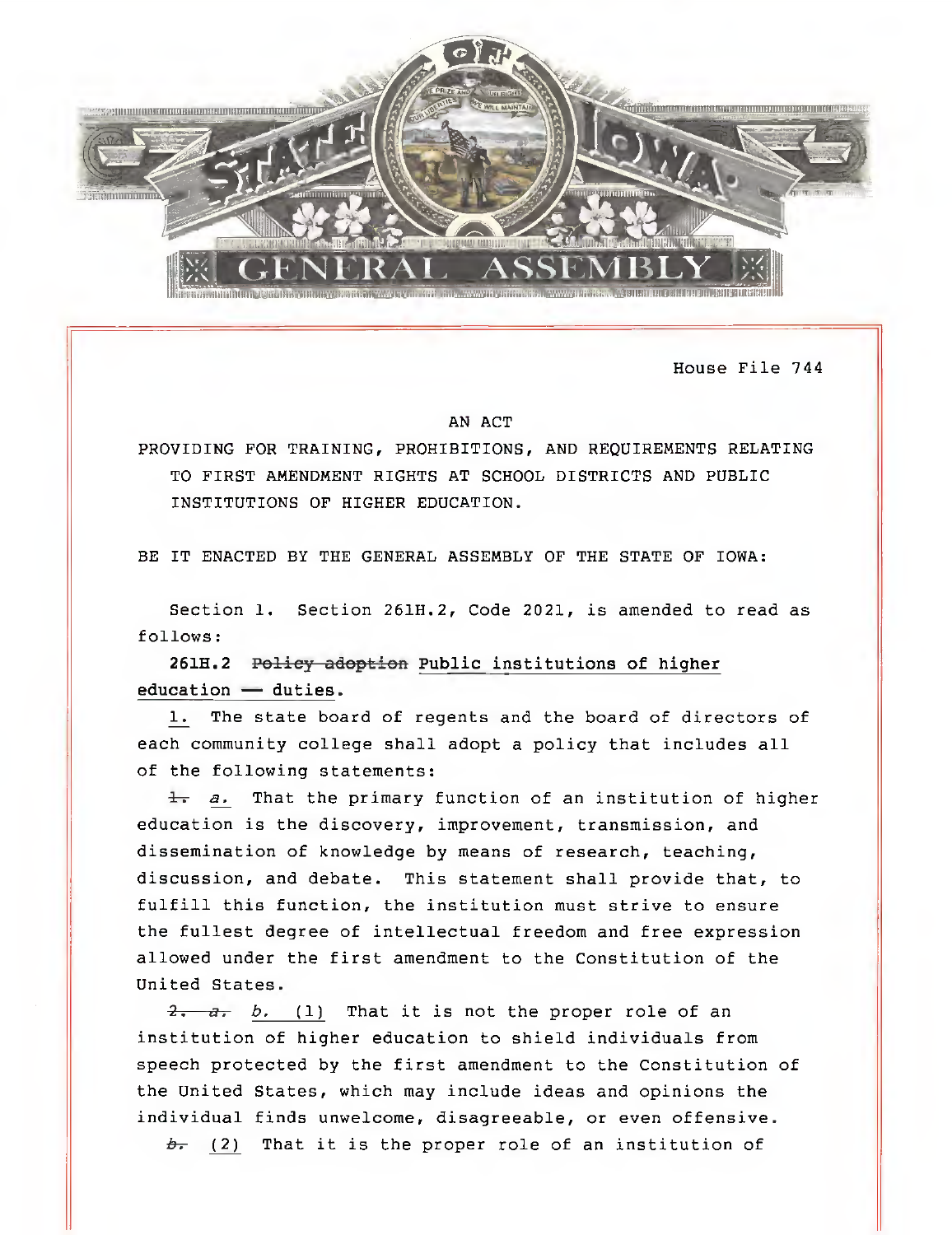House Pile 744, p. 2

higher education to encourage diversity of thoughts, ideas, and opinions and to encourage, within the bounds of the first amendment to the Constitution of the United States, the peaceful, respectful, and safe exercise of first amendment rights.

 $\frac{3}{2}$  c. That students and faculty have the freedom to discuss any problem that presents itself, assemble, and engage in spontaneous expressive activity on campus, within the bounds of established principles of the first amendment to the Constitution of the United States, and subject to reasonable time, place, and manner restrictions that are consistent with established first amendment principles.

 $4-5$  d. That the outdoor areas of campus of an institution of higher education are public forums, open on the same terms to any invited speaker subject to reasonable time, place, and manner restrictions that are consistent with established principles of the first amendment to the Constitution of the United States.

2. The state board of regents shall develop materials, programs, and procedures to ensure that those persons who are responsible for discipline, instruction, or administration of the campus community, or who have oversight of student government organizations, or distribute activity fee funds, including but not limited to presidents, vice-presidents, deans, department directors, administrators, campus police officers, residence life officials, faculty, and members of student government organizations, understand the policies, regulations, and duties of the institution regarding free expression on campus consistent with this chapter.

3. a. Each public institution of higher education shall protect the first amendment rights of the institution's students, staff, and faculty and shall establish and publicize policies that prohibit institutional restrictions and penalties based on protected speech, including political speech, to the fullest extent required by the first amendment to the Constitution of the United States. A public institution of higher education shall not retaliate against a member of the campus community who files a complaint for a violation of this subsection pursuant to section 261H.5.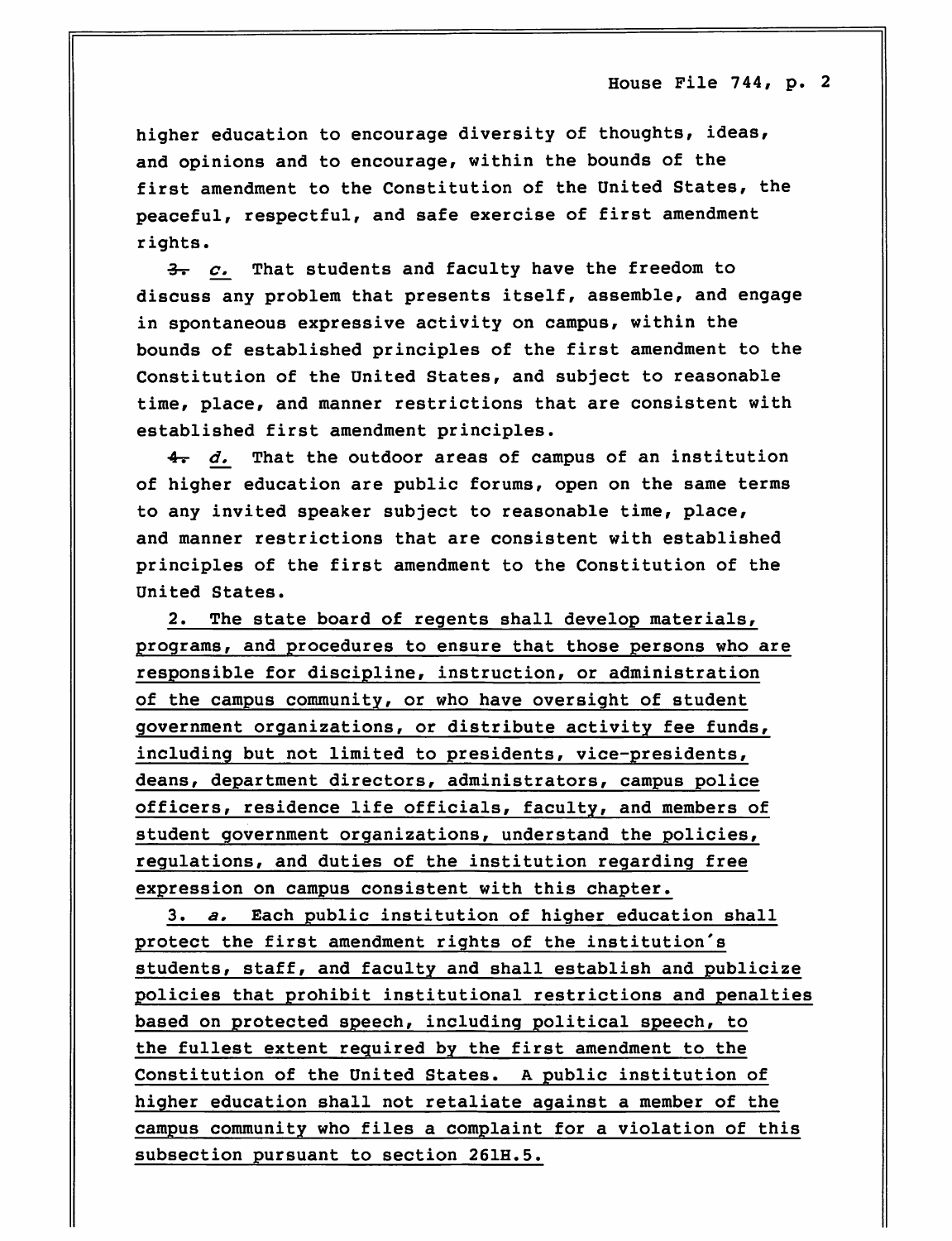House Pile 744, p. 3

b. If it is determined, after exhaustion of all available administrative and judicial appeals, that a faculty member knowingly and intentionally restricts the protected speech or otherwise penalizes a student in violation of this subsection, the faculty member shall be subject to discipline by the institution through the normal disciplinary processes of the institution, and such discipline may include termination depending on the totality of the facts. If the faculty member is licensed by the board of educational examiners under chapter 272, the board of educational examiners shall conduct a hearing pursuant to section 272.13, and the faculty member may be subject to disciplinary action by the board.

Sec. 2. NEW SECTION. 261H.6 Training — first amendment to the Constitution of the United States.

Each public institution of higher education shall provide training on free speech under the first amendment to the Constitution of the United States to all students, faculty, and staff on an annual basis, which elected officials and staff shall be permitted to attend.

Sec. 3. NEW SECTION. 261H.7 Student government organizations — student fees — appeals — liability.

1. Each institution of higher education governed by the state board of regents shall make a student government organization's access to and authority over any moneys disbursed to the student government organization by the institution contingent upon the student government organization's compliance with the first amendment to the Constitution of the United States and the provisions of this chapter.

2. If, after exhaustion of all administrative appeals, it is determined that a student government organization knowingly and intentionally violated the first amendment rights of a member of the campus community or that an action or decision of a student government organization is in violation of this section, the institution shall suspend the student government . organization's authority to manage and disburse student fees for a period of one year. During this period of suspension, such student fees shall be managed and disbursed by the institution.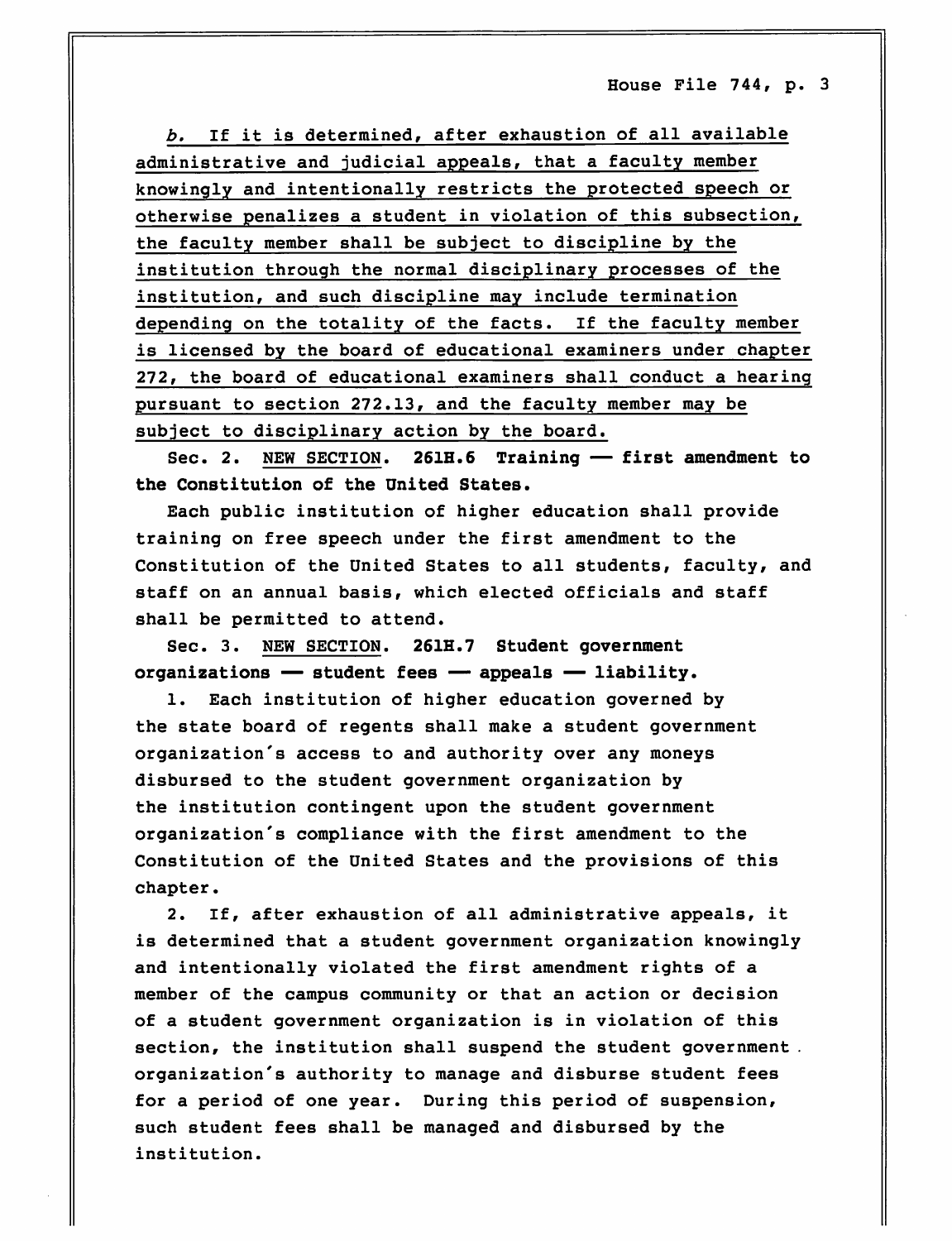House File 744, p. 4

Sec. 4. Section 272.2, subsection 14, Code 2021, is amended by adding the following new paragraph:

NEW PARAGRAPH, e. The board may deny a license to or revoke the license of a person upon the board's finding by a preponderance of evidence that the person knowingly and intentionally discriminated against a student in violation of section 261H.2, subsection 3, or section 279.73.

Sec. 5. NEW SECTION. 279.73 Intellectual freedom protection — complaints.

1. The board of directors of each school district shall protect the intellectual freedom of the school district's students and practitioners and shall establish and publicize policies that protect students and faculty from discrimination based on speech. A person shall not retaliate against a person who files a complaint for a violation of this section. If the person who files a complaint for a violation of this section is an employee of the school district, the provisions of section 7OA.29 shall apply.

2. If the board of directors of the school district or a court finds that an employee of the school district who holds a license, certificate, statement of recognition, or authorization issued by the board of educational examiners under chapter 272 discriminated against a student or employee in violation of this section, the employee found to be in violation under this section shall be subject to a hearing conducted by the board of educational examiners pursuant to section 272.2, subsection 14, which may result in disciplinary action and the employee's employment may be terminated.

Sec. 6. Section 280.22, subsections 4 and 5, Code 2021, are amended to read as follows:

4. Each board of directors of a public school shall adopt rules in the form of a written publications code, which shall include reasonable provisions for the time, place, and manner of conducting such activities within its jurisdiction. The code shall incorporate all of the provisions of this section. The board shall make the code available to the students and their parents.

5. Student editors of official school publications shall assign and edit the news, editorial, and feature content of